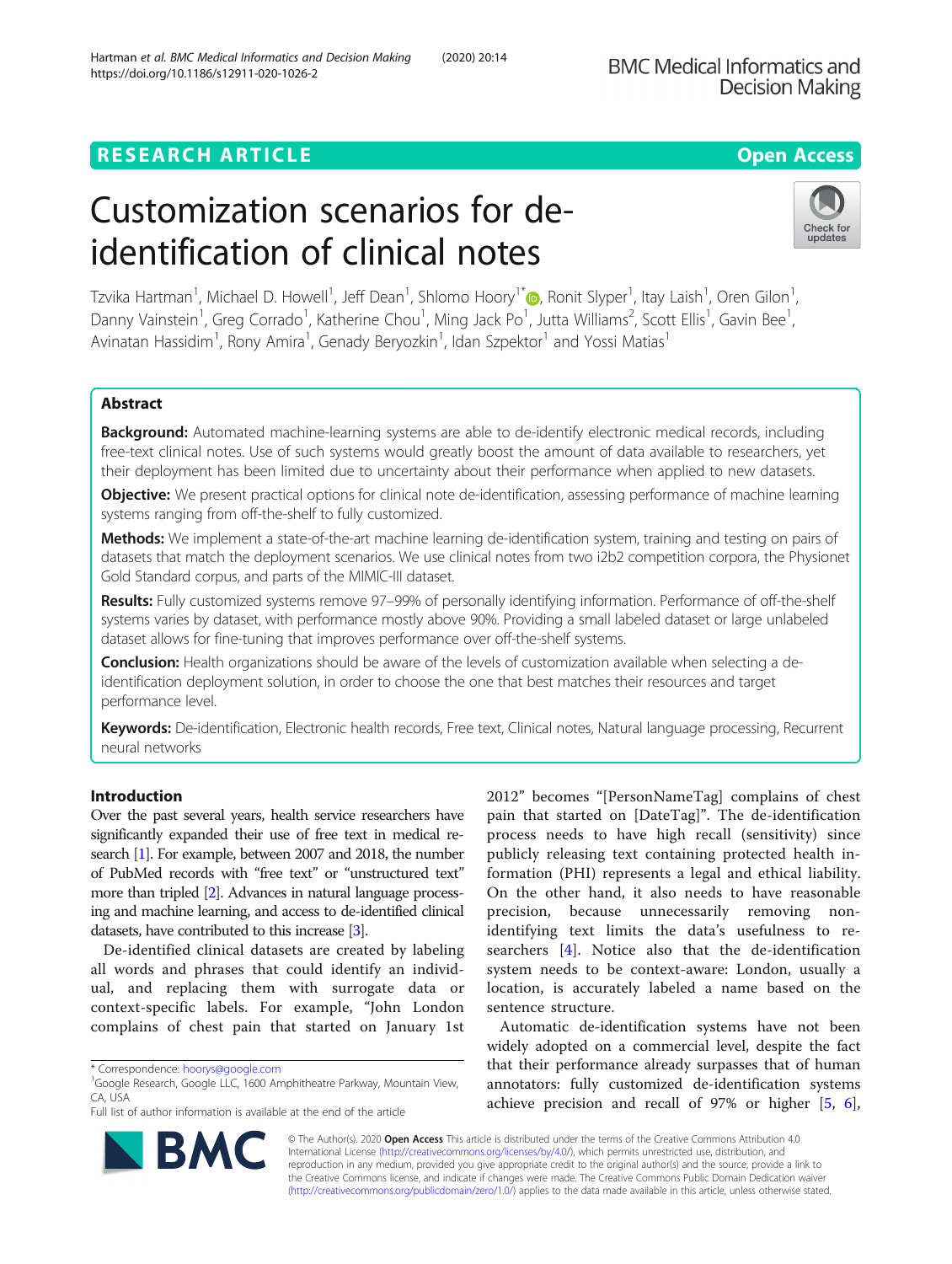while the average human recall and precision are 81 and 98% respectively [[7\]](#page-7-0).

A blocking factor is that, like many other tools based on machine learning, a de-identification system cannot guarantee performance on all medical text it will ever encounter. Structured data such as forms are easy to deidentify, e.g., by removing "Name" and "Date" fields; however, free-text clinical notes vary widely with note purpose and institutional conventions, and include PHI in ways that are challenging to identify and redact.

This challenge may necessitate customizing the deidentification system in order to teach it about the formatting and jargon used in a particular organization. Consider a note with the line "John referred to Alzheimer's clinic ...". An off-the-shelf system knows "Alzheimer's" as a medical condition and de-identifies to "[PersonNameTag] referred to Alzheimer's clinic..."; a system customized on a target organization's labeled data where Dr. Alzheimer and his clinic appear frequently, would correctly give "[PersonNameTag] referred to [PersonNameTag]'s clinic...".

As reviews of de-identification strategies in healthcare concluded, "True anonymization is challenging, and further work is needed in the areas of de-identification of datasets" [[8](#page-7-0)] and "de-identification is not yet a solved problem." [\[9\]](#page-7-0)

Therefore, in such a privacy-sensitive field, healthcare organizations need to employ de-identification systems in a controlled manner, with performance assurances specific to each deployment. In order to help organizations make an informed decision, we use publicly available clinical note datasets to assess the performance of automated deidentification systems in several deployment scenarios.

Our first scenario is a fully customized system: a healthcare organization employs human annotators to label a sufficiently large number of PHI examples for training a new machine learning model to perform automated deidentification. We assess performance in this scenario using 3 medical datasets, training the model on part of a dataset and evaluating on the remainder of the dataset.

Our second scenario is off-the-shelf use: the organization provides no labeled data, instead using a pre-trained model as-is. We replicate this scenario by training custom models on 3 datasets and testing each model on all other datasets.

Our third scenario is partial system customization with labeled data: the organization has the resources to provide some labeled data. Since labeled data is an expensive resource, requiring the work of human annotators, we study how many labeled examples are needed to improve performance over the off-the-shelf scenario, and how many are required to obtain results equivalent to the fully customized scenario.

Our last scenario is partial system customization with unlabeled data: the organization can avoid the legal and privacy concerns involved with annotating data, and instead improve performance using a large set of its

unlabeled data. With this data we create a custom token embedding (data representation) for the machine learning system.

# Related work

The first automated approaches for medical free-text deidentification were proposed in the late 1990s and were mainly rule-based  $[10, 11]$  $[10, 11]$  $[10, 11]$  $[10, 11]$ . Subsequent work applied machine-learning algorithms and statistical methods such as decision trees [[12](#page-7-0)] and support vector machines [[13](#page-7-0)–[15](#page-7-0)]. These methods required substantial featureengineering efforts. In the last few years, techniques have shifted towards artificial neural networks and in particular deep neural networks; Yogarajan et al. review current trends  $[16]$  $[16]$ . Dernoncourt et al.  $[5]$  $[5]$  were the first to use artificial neural networks directly for de-identification of medical texts, showing improved performance. Recently, artificial neural networks were used in several studies, often in combination with rule-based heuristics [[6,](#page-7-0) [17](#page-7-0), [18\]](#page-7-0). Although in practice heuristics are recommended [[19\]](#page-7-0), in our work we choose not to use them in order to isolate the contribution of the machine learning model.

Our partial customization scenario with labeled examples is an example of semi-supervised transfer learning/ domain adaptation; we build on the work of Lee JY et al. in neural networks [\[20](#page-7-0)]. Lee H-J et al. compare 3 transfer learning techniques for de-identification [[21\]](#page-7-0). Kim et al. study questions similar to ours but for concept extraction from notes, also concluding that transfer learning improves performance of a general model [\[22\]](#page-7-0). Our partial customization scenario using unlabeled examples falls under unsupervised domain adaptation, techniques for which include domain-specific embeddings [[23\]](#page-7-0) and propensity score weighting [\[24](#page-7-0)]. Our off-the-shelf scenario serves as a baseline for both adaptation scenarios.

## Methods

# Data sources

The US HIPAA de-identification standard specifies the use of either "Expert Determination" or the "Safe Harbor" method to de-identify data [\[25](#page-7-0)]. In the Safe Harbor method, 18 types of patient PHI are removed (Name, Address, Day & Month, Age over 89, Telephone, etc). We use publicly available datasets of de-identified clinical records meeting the Safe Harbor criteria. These datasets were de-identified by replacing PHI with plausible but realistic surrogate information; we evaluate our systems on this surrogate PHI. Throughout the paper the term PHI is used to mean such surrogate PHI.

From the i2b2 National Center for Biomedical Computing for the NLP Shared Tasks Challenges, we use the i2b2-2006 [[26\]](#page-7-0) and i2b2-2014 [[9,](#page-7-0) [27\]](#page-7-0) datasets. The i2b2- 2006 de-identification guidelines conform to the Safe Harbor standard and further add hospital and doctor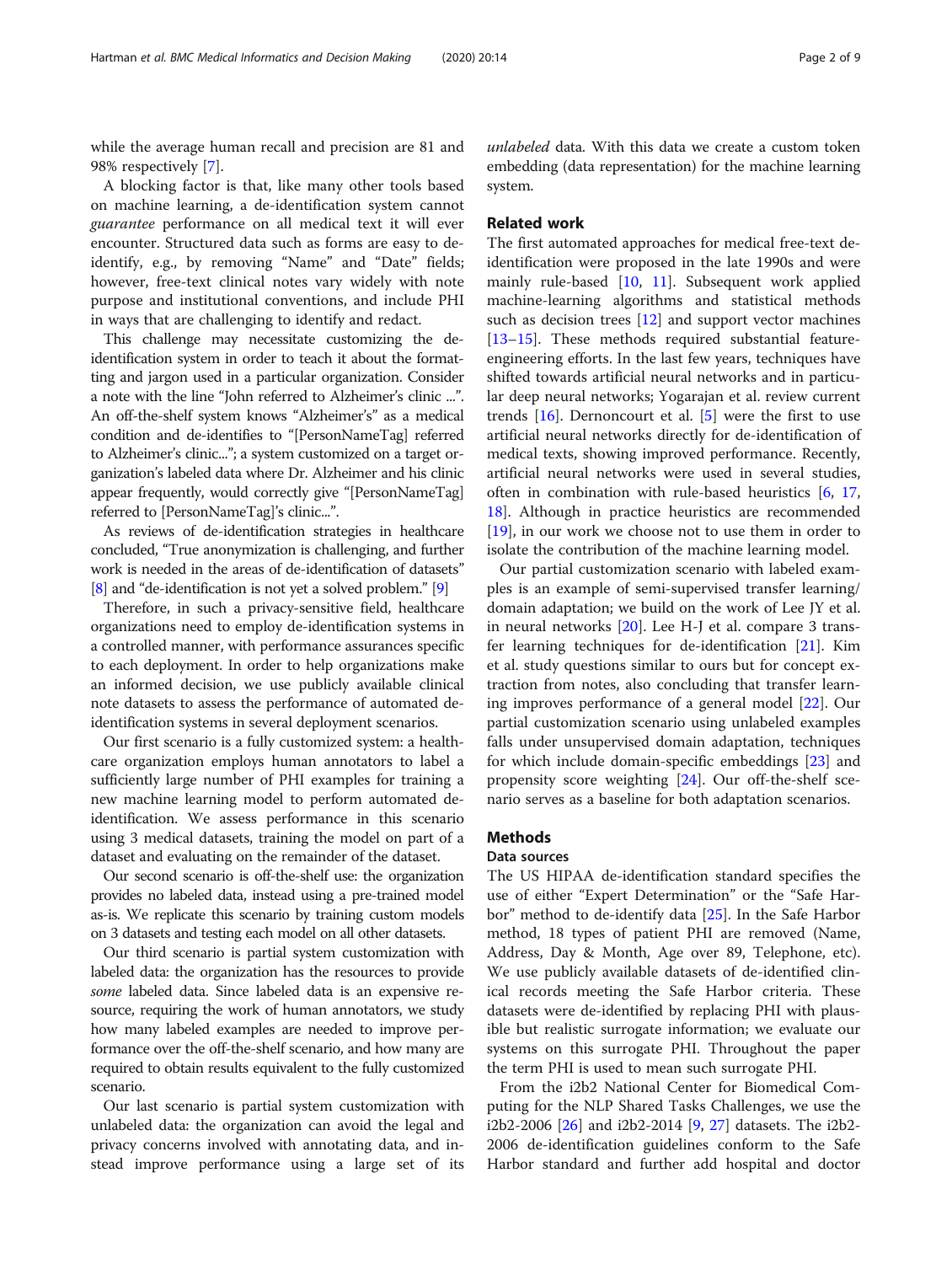<span id="page-2-0"></span>name to the list of removed identifiers; the i2b2-2014 guidelines are even more risk averse, removing also e.g. all years [\[27\]](#page-7-0). Before release, these datasets were handlabeled and surrogated.

We also use the PhysioNet gold standard corpus of de-identified medical text [[28](#page-7-0)], containing surrogate information; annotators generated the labeling in-house following the i2b2-2014 guidelines.

Finally, we use the Medical Information Mart for Intensive Care III (MIMIC-III) dataset [[29](#page-7-0)]. This dataset was de-identified before release using the PhysioToolkit deid software package, which expands on Safe Harbor to include ethnicities, clinical provider numbers, and other indirect identifiers [\[7](#page-7-0)]. The PHI identification process was based on regular expressions, and has a substantial number of false positives [[5\]](#page-7-0). Our annotators replaced detectable false positives with plausible text. The remaining placeholders were replaced with fictitious values from "real world" distributions consistent with the PHI type specified in the placeholder. We generated three subsets from the MIMIC-III corpus: mimic3 radiology, mimic3-echo, and mimic3-discharge, each containing 1000 notes of the prescribed type.

The i2b2-2006, i2b2-2014, and Mimic-III de-identification guidelines vary regarding which entities are considered PHI. When dataset pairs in an experiment were annotated with the same guideline, we report results on all PHI types in the guideline; in cross analyses, we use the Name PHI, which is labeled consistently across all guidelines. The train/test splits were made by patient. The i2b2 datasets were released with a supplied partition, and the remaining datasets were split randomly. Descriptive statistics are given in Table 1.

#### Text De-identification system architecture

Our machine learning model implements the state-of-the-art in de-identification of medical notes [\[5](#page-7-0), [6](#page-7-0)] and named entity sequence tagging [\[30](#page-7-0)]. In our analyses, however, any sufficiently powerful model could be substituted. The unbiased recall/precision/F1 of our system on i2b2-2014 (97.1/98.3/97.7) is on par with Dernoncourt et al. [\[5](#page-7-0)] (97.4/98.3/97.8), Liu et al. [\[6\]](#page-7-0) (97.5/98.7/98.1), and the open-source NeuroNER [[31\]](#page-7-0) (F1 of 97.7).

Figure [1](#page-3-0) depicts our high level system design, with the green block repeated for each token in the sequence. Yellow blocks require training by labeled examples, purple blocks require training on large numbers of unlabeled examples, and light blue blocks are hardcoded rules. The architecture consists of the following blocks:

- 1. A Tokenizer, breaking down the input text into tokens, e.g. "Patient prescribed 50mg..." is split into (Patient, prescribed, 50, mg, ...).
- 2. vToken normalization, converting characters to lowercase, and digits to zero.
- 3. A Pretrained token embedding, mapping each token into a 200-dimensional vector space. We use either GloVe [\[32\]](#page-7-0) or a custom mapping.
- 4. A Character BiRNN, generating a corpus-specific, character-based token embedding into a 25 dimensional vector space. This mapping augments the token embedding by learning corpora-specific token and sub-token patterns. This augmentation helps to tackle out-of-vocabulary words, abbreviations, and common prefix/suffix information.
- 5. A casing feature, giving information about the token's casing (upper, lower, mixed capitalization), and the number of spaces and line breaks before the token.
- 6. A Named Entity Sequence Tagger, responsible for converting a token sequence to a tag sequence while taking into account context information. For example, in the sentence "Mr. Jack London was examined", "London" should be tagged as a person's name. The Tagger consists of the following:

# a. A Token BiRNN, adding context information to the extracted token information.

Table 1 Descriptive statistics for datasets. Mimic3-echo does not contain enough PHI on which to train a model, and is thus used for testing only. We select Name, Date, and Location to show the variety in frequency of PHI types within the datasets

| Dataset              | Note source                      | # of<br>patients | $#$ of<br>notes | Train/Test partition by<br>note | Total<br>tokens | Total<br>PHIs | $\%$<br><b>NAME</b> | %<br><b>DATE</b> | $\%$<br><b>LOCATION</b> |
|----------------------|----------------------------------|------------------|-----------------|---------------------------------|-----------------|---------------|---------------------|------------------|-------------------------|
| i2b2-2014            | diabetic longitudinal<br>records | 296              | 1304            | 61% / 39%                       | 758 k           | 28.8 k        | 24.2%               | 43.3%            | 15.2%                   |
| i2b2-2006            | discharge notes                  | 889              | 889             | 75% / 25%                       | 487 k           | 19.5k         | 24.0%               | 36.4%            | 13.7%                   |
| physionet            | nursing notes                    | 163              | 2434            | 59% / 41%                       | 345 k           | 1.9k          | 32.5%               | 29.7%            | 25.9%                   |
| mimic3-<br>radiology | radiology notes                  | 1000             | 1000            | 50% / 50%                       | 205k            | 4.1k          | 10.2%               | 44.8%            | 1.8%                    |
| $minic3-$<br>echo    | echocardiogram notes             | 1000             | 1000            | Test only                       | 276 k           | 2.5k          | 9.7%                | 88.7%            | 1.1%                    |
| mimic3-<br>discharge | discharge notes                  | 1000             | 1000            | 81% / 19%                       | 128k            | 40.8 $k$      | 21.2%               | 61.1%            | 9.9%                    |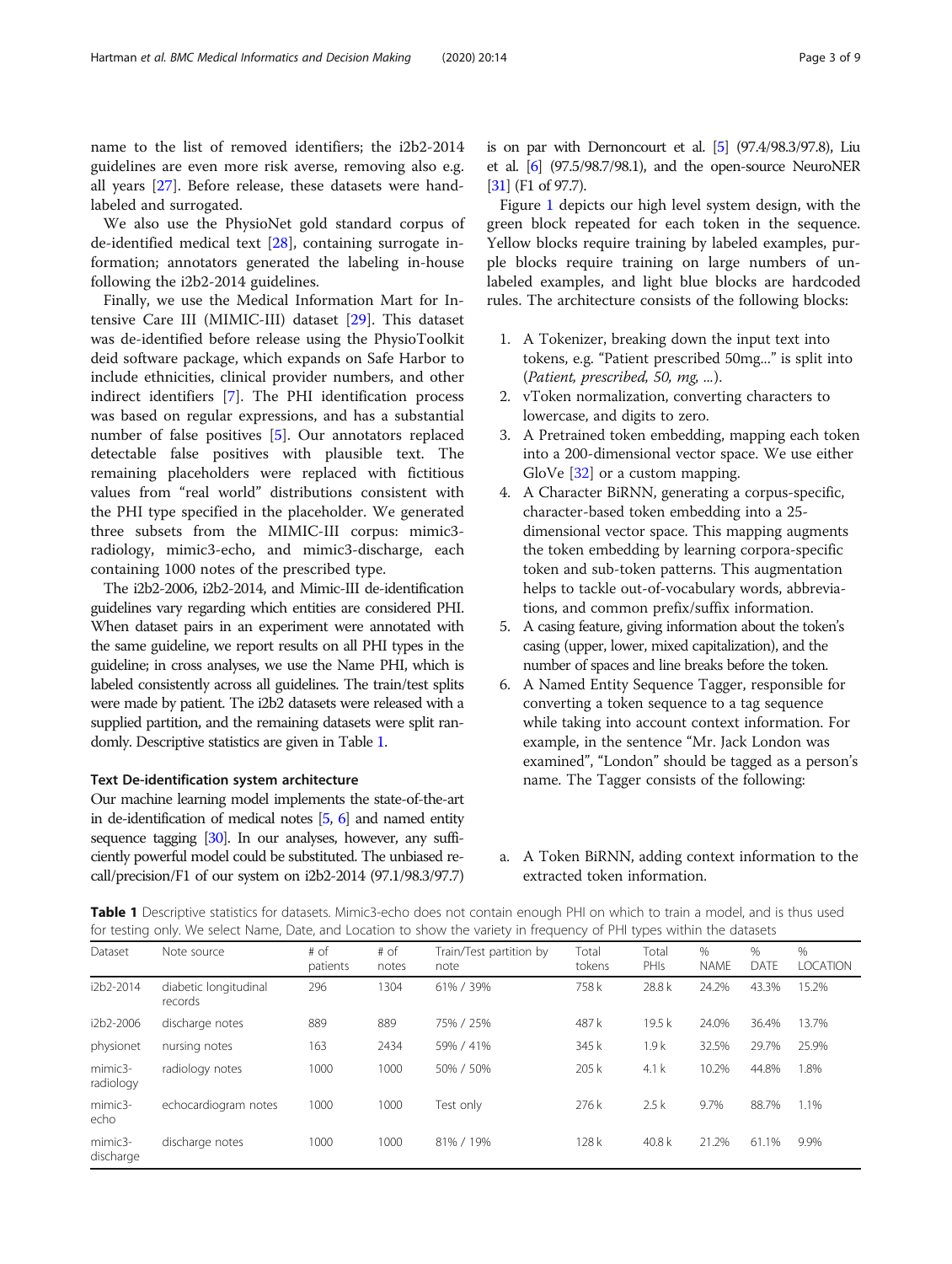<span id="page-3-0"></span>

- b. A Tag prediction layer, projecting the 200 dimensional BiRNN into a probability distribution over the PHI tags (name, age, location, other, etc), including the "not PHI" tag.
- c. A Conditional Random Field, imposing an additional structured prediction layer to make sure that PHI labels make sense as a sequence.

Model training was carried out using cross entropy loss over the given set of labeled examples as the loss function, and applying Adagrad [[33\]](#page-7-0) as the stochastic gradient update function with a batch size of 20. We also applied dropout in layers 1 and 2.

Evaluation results are given for recall (percent of detected PHI out of total PHI), precision (percent of detected PHI which was indeed PHI), and F1 score (the harmonic mean of recall and precision). We can tune the balance between recall and precision by setting the activation bias for "not PHI" prior to the Conditional Random Field block. In an off-the-shelf system, this tuning would be accomplished using heuristics or manual monitoring.

Because recall is of highest importance for patient privacy, we compare system recall using R@P as de-scribed in, e.g., Eban et al. [\[34](#page-7-0), [35\]](#page-8-0) The metric takes the highest recall for precision  $> = p$  (we select  $p = 85\%$ ), while not adjusting if precision is less than this cutoff. As shown in Table [1](#page-2-0), the data is heavily imbalanced towards non-PHI tokens; therefore, even a low-precision de-identification system retains the vast majority of non-PHI tokens.

## Experimental setup for deployment scenarios

We perform four experiments using the text deidentification system described in the previous section.

#### A fully customized system

We follow the standard machine learning setup of training and testing on the same dataset "A".

#### An off-the-shelf system

We follow the standard machine learning setup of training on a dataset "A" and testing on a different dataset "B".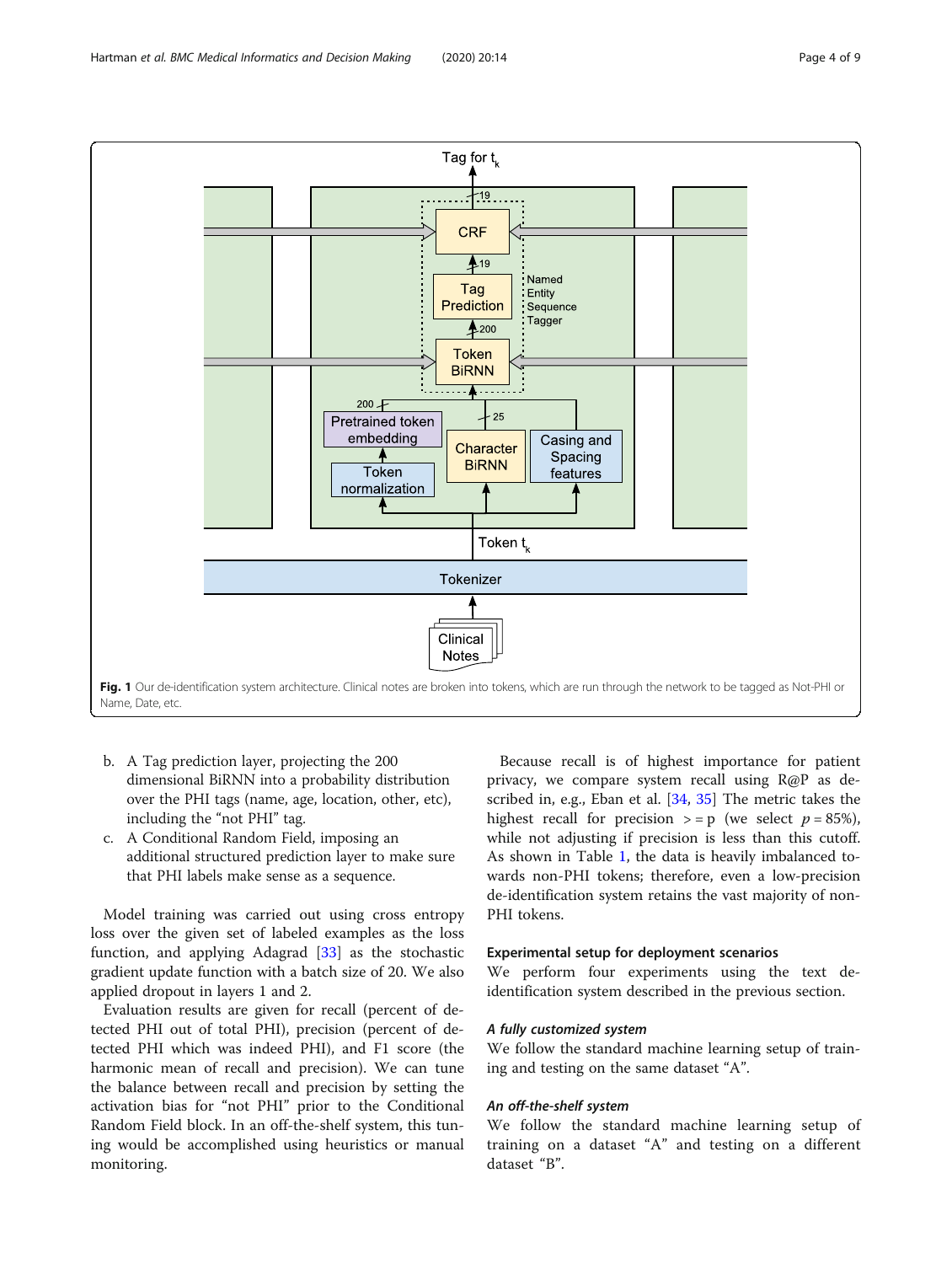# Partial customization using a small number of labeled examples

We train the system on "A" augmented with "n" labeled PHI instances from "B", and test on "B". We consider three ways to make use of the additional "n" samples from "B":

- 1. Train from scratch: A new model is trained using these "n" datapoints. We call this model "only B".
- 2. Further tune an existing model: A model pretrained on "A" receives further training on "B". We call this model "A then B".
- 3. Jointly train a new model: A model is trained from scratch using an even mixture of "A" and "B". We call this model "A mix B".

# Partial customization using a large number of unlabeled examples

We train the system on "A" only, using a custom token embedding that is generated using unlabeled dataset "B". A token embedding maps a discrete word to a floatingpoint vector; vectors corresponding to similar words cluster together, thus providing information about the language to the machine learning system. Token embeddings are built using large unlabeled text corpora; in some settings, using domain-specific corpora improves system performance [\[36](#page-8-0), [37\]](#page-8-0). We replace the generic GloVe [[32\]](#page-7-0) token embedding (2.2 M unique tokens) used in the first three scenarios with custom embeddings built using the word2vec algorithm  $[38, 39]$  $[38, 39]$  $[38, 39]$ , using tokens (words) that appear at least 10 times. We build embedmimic (2 M notes, 101 K unique tokens) as a general medical embedding, and build 3 specific embeddings: embed-mimic-nursing (223 K notes, 37 K unique tokens), embed-mimic-radiology (522 K notes, 24 K unique tokens), and embed-mimic-discharge (59 K notes, 31 K unique tokens).

#### Results

We go through our four scenarios, presenting results and discussing their implications.

#### A fully customized system

We train custom models on the three datasets that contain sufficient PHI for a fully trained model. The fully customized results are given in Table 2, indicating that

Table 2 Clinical note de-identification using fully customized systems, showing >97% recall of protected health information

| Dataset         | Recall (%) | Precision (%) | F1   |
|-----------------|------------|---------------|------|
| $12h$ $2-2014$  | 99.1       | 85.7          | 91.7 |
| $12h$ $2-200f$  | 99.6       | 90.7          | 94.9 |
| mimic-discharge | 971        | 96.3          | 96.7 |

state-of-the-art systems provide protected health information recall >97%.

To illustrate the challenges remaining in even the best-performing de-identification scenario, we consider the errors on the i2b2-2014 model. From the 15,201 PHI elements in the evaluation set, the model classified 15 K true positives, 116 false negatives, and  $\sim 2.5$  K false positives.

We focus on the errors in Name, as the most identifying field. Name had 14 false negatives, i.e. undiscovered PHI: 3 doctor initials, 1 patient single-letter suffix ("I" as in "John Smith I"), 1 dataset-mislabeled apostrophe-s, and 9 names. All 9 names were dictionary words ("...saw Guy in PT", "Strong to cover for..."), showing remaining challenges in automated de-identification.

False positives remove information useful to researchers; they are worth reviewing both to see what is being unnecessarily lost, and to get an intuition for the workings of the algorithm. The Name false positives included medical terms similar to names ("thrombosed St. Jude valve", "chronic indwelling Foley", "per Bruce Protocol", "Zoran"), which could be corrected using heuristics based on medical terminology; errors due to overreliance on sentence structure, e.g. the second word after a title being labeled a name ("awoke" was labeled in "Ms Mitchel awoke feeling..."); and misspellings creating non-dictionary words ("Interesetd (sic) in quitting smoking").

#### An off-the-shelf system

Our next deployment scenario is an organization using an off-the-shelf system with no customization. We use our custom models from the previous section. We test each model on the datasets with compatible labeling schemes, reporting recall/precision/F1 for all PHI types combined. We then present a full cross-dataset analysis using Name only.

The i2b2-2014 model tested on physionet yields 76.6/ 60.5/67.6. Error analysis shows that 272 of the 441 false negatives (i.e. missed PHI) are of type Location, and consist mainly of "MICU", "PMICU", "cath lab", and similar. Investigation revealed that these initials appear only in physionet, not i2b2-2014, thus providing a good example of an off-the-shelf system missing local jargon. Dropping Location from the analysis yields an improved 89.1/59.8/ 71.6; this improvement shows that a real deployment could consider using an off-the-shelf model together with heuristics (such as a list of local PHI abbreviations) gleaned from a manual error analysis.

The mimic-discharge model tested on mimicradiology yields 65.7/90.9/76.2. Error analysis shows that 595 of the 597 false negatives are of type Id; of these errors, 577 are the 7-digit record number at the top of every note. This error is again dataset-specific and easily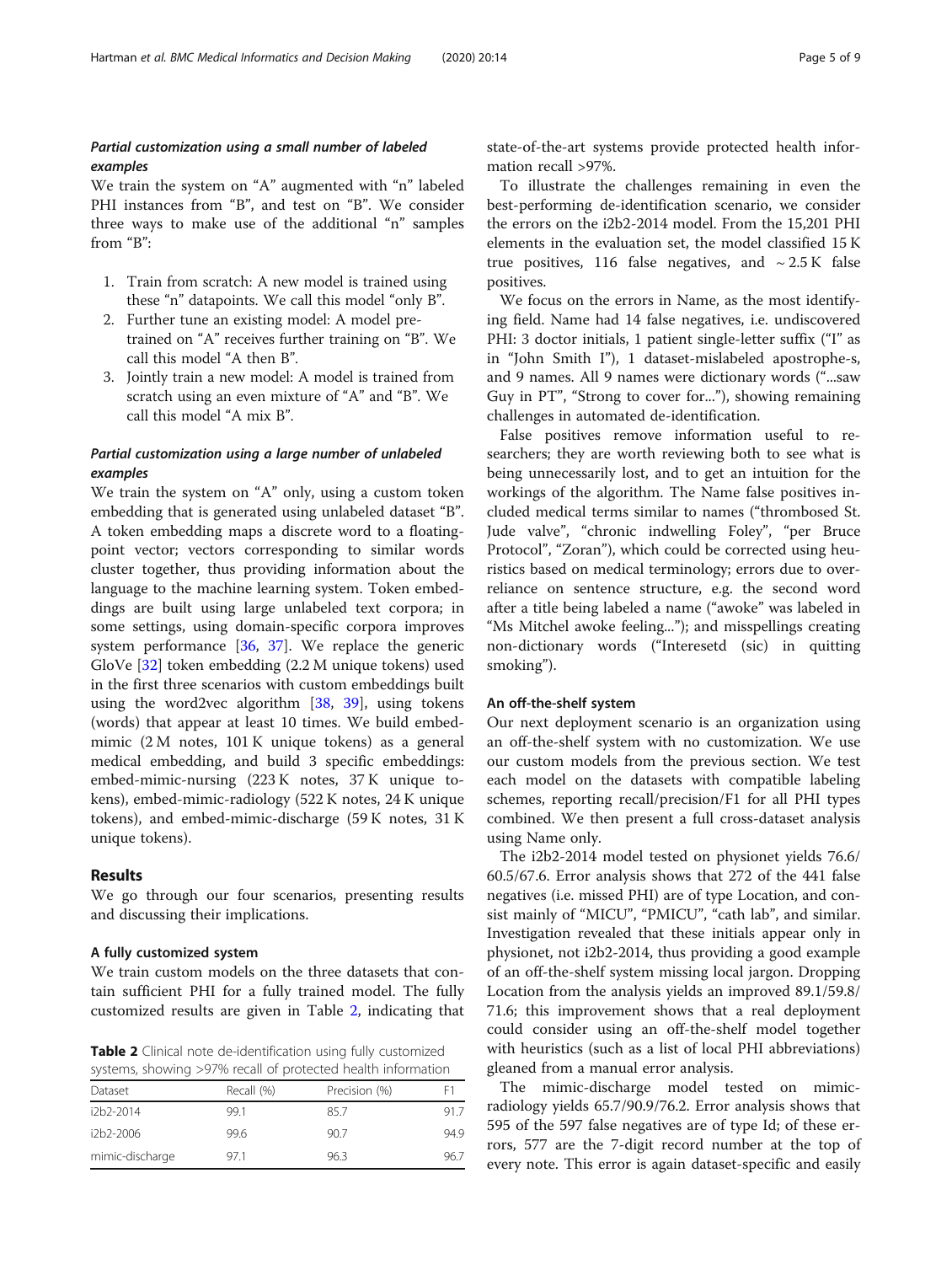|         |                 | Train on       |                 |                |
|---------|-----------------|----------------|-----------------|----------------|
| Test on |                 | i2b2-2014      | mimic-discharge | i2b2-2006      |
|         | i2b2-2014       | 98.8/94.6/96.7 | 95.7/85.6/90.3  | 86.2/85.2/85.7 |
|         | physionet       | 92.9/73.1/81.8 | 94.3/70.6/80.7  | 69.0/78.6/73.4 |
|         | mimic-radiology | 92.9/85.7/89.1 | 97.0/87.0/91.7  | 78.2/75.8/76.8 |
|         | mimic-discharge | 92.5/85.4/88.8 | 97.9/85.2/91.0  | 79.1/85.4/82.1 |
|         | mimic-echo      | 95.5/61.4/74.7 | 99.6/86.6/92.6  | 54.2/20.3/29.0 |
|         | i2b2-2006       | 87.5/86.7/87.0 | 76.9/85.1/80.8  | 97.0/97.2/97.1 |
|         |                 |                |                 |                |

Table 3 Off-the-shelf systems recall >90% of Names, with the exception of experiments using the i2b2-2006 dataset

fixed with a simple heuristic. Including the heuristic yields 99.4/95.2/97.3, on par with a custom model.

The mimic-discharge model test on mimic-echo yields 99.7/98.7/99.2, on par with a custom model and thus showing that de-identification of some datasets can be accomplished without a customized system.

Table 3 presents results for a full cross-dataset analysis using Name only. Results show more variability than in the fully customized scenario, although recall is always above 90%. The exception is i2b2-2006's experiments; error analysis showed that the made-up names used in the dataset [\[26](#page-7-0)] ("FREIERMFETHBREUN, HILDERI-NEMI", "DALEJESC, OIE") contained little information, hampering the model's ability to learn.

# Partial customization using a small number of labeled examples

For the large labeled dataset "A" we use i2b2-2014; for the partially labeled dataset "B" we run experiments using physionet, mimic-radiology, and mimic-discharge.

Figure 2 shows recall as a function of the number of Names in "B". "A mix B" roughly follows "A then B". From the "only B" curves for physionet and mimicradiology, it is clear that we run out of data long before the models have finished learning; the datasets benefit

greatly when supplemented from "A then B". For mimicradiology, using  $\sim$  20 labeled examples in "A then B" has raised the performance over the off-the-shelf result from the previous section. Although this small number seems surprising, radiology notes have a relatively uniform structure easily learned from the context surrounding the examples. For the more varied physionet,  $\sim 100$  labeled examples are necessary to achieve the same gain.

The larger mimic-discharge shows that over  $\sim$  500 labels, one can train solely on "B". Around 1000 labels, performance reaches that of fully customized (97.1%); around this number, one sees diminishing returns from further labeling effort. At  $\sim 80$  labels, the "A then B" model is already better than the off-the-shelf system, again demonstrating the usefulness of even small labeled datasets.

# Partial customization using a large number of unlabeled examples

We train using i2b2-2014 as dataset "A" with different token embeddings, and select test dataset "B" from physionet, mimic-radiology, mimic-discharge, and mimicecho. For each choice of "B", we evaluate three different token embeddings: the generic GloVe embedding, embed-mimic, and the embed-mimic-\* that matches "B". (For physionet, which contains nursing data, we use a

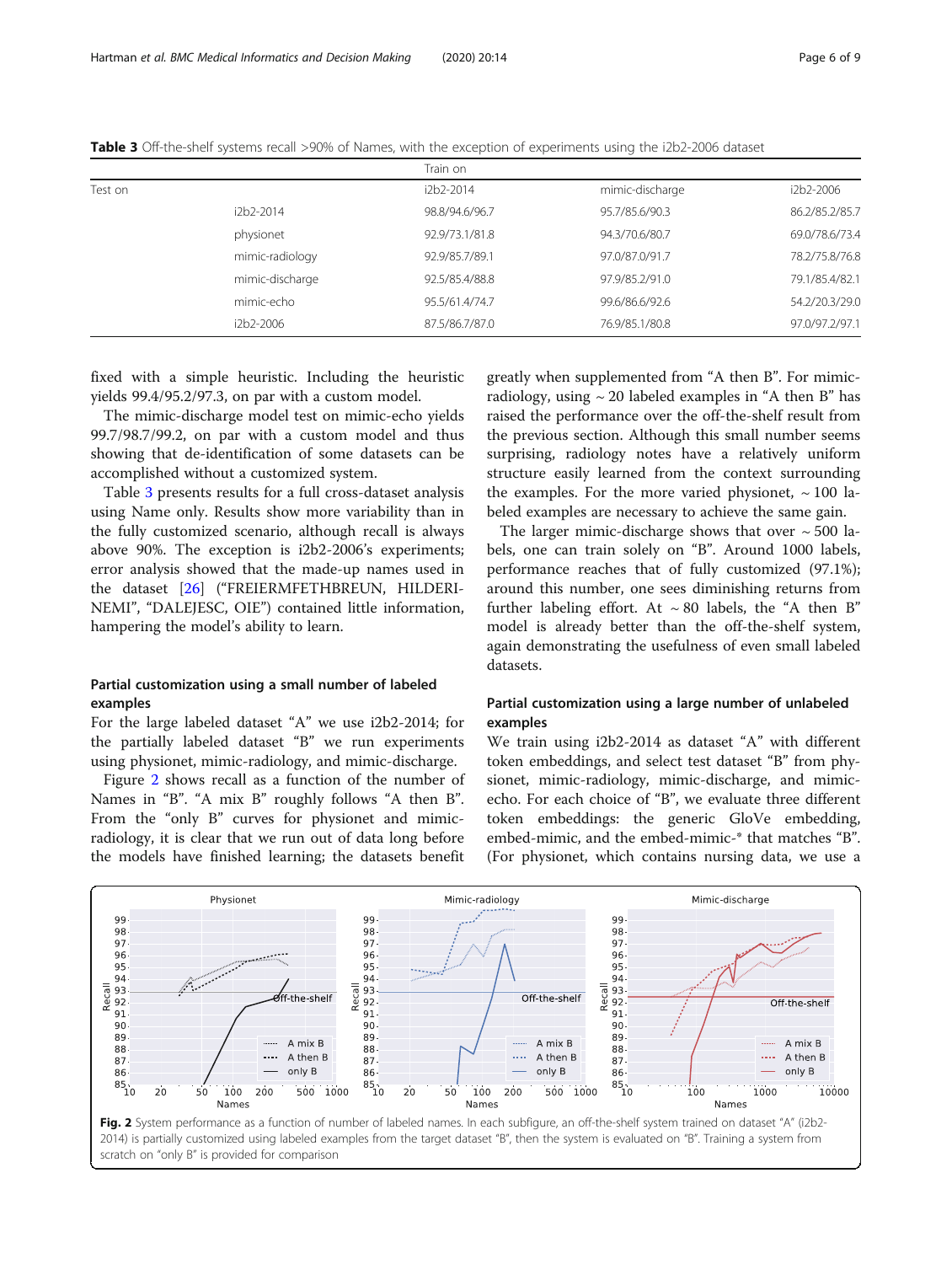| Test on         | PHI  | Embedding      |                |                                        |  |  |  |
|-----------------|------|----------------|----------------|----------------------------------------|--|--|--|
|                 | type | GloVe          | embed-mimic    | Matching embedding                     |  |  |  |
| physionet       | All  | 76.2/61.3/67.9 | 81.8/64.1/71.8 | 76.9/62.4/68.9 - embed-mimic-nursing   |  |  |  |
| physionet       | Name | 92.9/73.1/81.8 | 95.5/81.8/88.1 | 91.0/73.4/81.3 - embed-mimic-nursing   |  |  |  |
| mimic-radiology | Name | 92.9/85.7/89.1 | 97.2/85.9/91   | 92.0/87.2/89.4 - embed-mimic-radiology |  |  |  |
| mimic-discharge | Name | 92.5/85.4/88.8 | 93.4/89.8/91.6 | 92.1/86.3/89.1 - embed-mimic-discharge |  |  |  |
| mimic-echo      | Name | 95.5/61.4/74.7 | 98.7/64.4/77.3 | too small to build embedding           |  |  |  |

Table 4 Performance of an i2b2-2014 model with custom embedding tested on 4 different datasets

subset of nursing data from the much larger mimic corpus). For the mimic datasets, we give recall/precision/F1 on Name PHI; for physionet, whose labeling matches i2b2-2014's, we also report on all types.

Table 4 shows that switching from GloVe to embedmimic improves results for all datasets. Using a matching embedding resulted in equivalent or decreased performance. Studying the false negatives in the specific embeddings reveals that most (70–100%) were from outof-vocabulary tokens, showing that these specific embeddings did not encompass a large enough vocabulary. Thus, organizations can gain significant improvement from this partial customization technique, but only if they are able to provide a sufficiently large corpus.

## **Discussion**

In our work we follow the same datasets through various levels of system customization, thereby creating a robust picture of the performance a health organization can expect from a de-identification system under different scenarios. This is while obtaining results on par with the available literature at comparable data points [[5](#page-7-0), [6,](#page-7-0) [20](#page-7-0), [37\]](#page-8-0).

Automated de-identification systems can be used to add an extra layer of security while working with trusted research collaborators, or to minimize exposure of PHI to human annotators who will complete the de-identification task. Automated de-identification can also play a role in a HIPAAcompliant data release, with the additional step of "Expert Determination," wherein a human expert in the field determines if the de-identification process has ensured that "the risk is very small that the information could be used ... to identify an individual." [[25\]](#page-7-0) Selecting a "sufficient" level of performance for these applications remains a question of balancing the resources required to de-identify to a certain privacy level, the analytic utility of the resulting dataset for researchers, and the risk of re-identifying an individual [\[40\]](#page-8-0). Future work should focus on taking lessons learned from real-world deployments and strive to establish metrics that incorporate these concerns.

#### Conclusions

Based on our results, we present broad guidelines to inform an organization's approach to de-identification using machine learning.

Organizations able to label on the order of 10 K PHI examples can expect their fully customized system to have a recall of 97–99%. Organizations also have the control to fine-tune the balance between recall and precision.

Organizations should try using an off-the-shelf system before committing to customization. Although performance varied widely, our experiments showed that recall can be dramatically improved (to 89–99%) with simple heuristics gleaned from manual error analysis.

Organizations with the resources to provide a small amount of labeled data will benefit from partial customization. Labeling even a small amount of PHI,  $\sim$ 20 to  $\sim$  80 examples, will raise system performance over an off-the-shelf solution. Labeling  $\sim$  1000 PHI will give results on par with full customization.

Organizations can avoid the cost and privacy concerns of labeling data, yet still gain in performance over offthe-shelf-systems, by creating a custom embedding using a large set of their unlabeled data.

These guidelines generalize from results on available datasets, and thus cannot provide performance guarantees. In practice one can ensure better baseline performance with additional de-identification techniques, such as adding organization-specific or generic heuristics, or enhancing a pure machine learning system with a human in the loop.

Our results highlight the need for additional medical corpora with identical labeling schemes. Contributions of notes from a variety of healthcare systems, large and small, encompassing different jargon and distributions of identifiers, would go a long way towards the goal of building a truly generic, off-the-shelf system requiring no customization. Such a collection could also form a universally recognized benchmark for evaluating commercial offerings.

# Abbreviations

BiRNN: Bidirectional recurrent neural networks; GloVe: Global Vectors for Word Representation; HIPAA: Health Insurance Portability and Accountability Act; i2b2: Informatics for Integrating Biology & the Bedside; MIMIC: Medical Information Mart for Intensive Care; NLP: Natural Language Processing; PHI: Protected Health Information

#### Acknowledgements

The authors would like to thank Lina Scroggins and Ido Cohn for their help in editing the paper.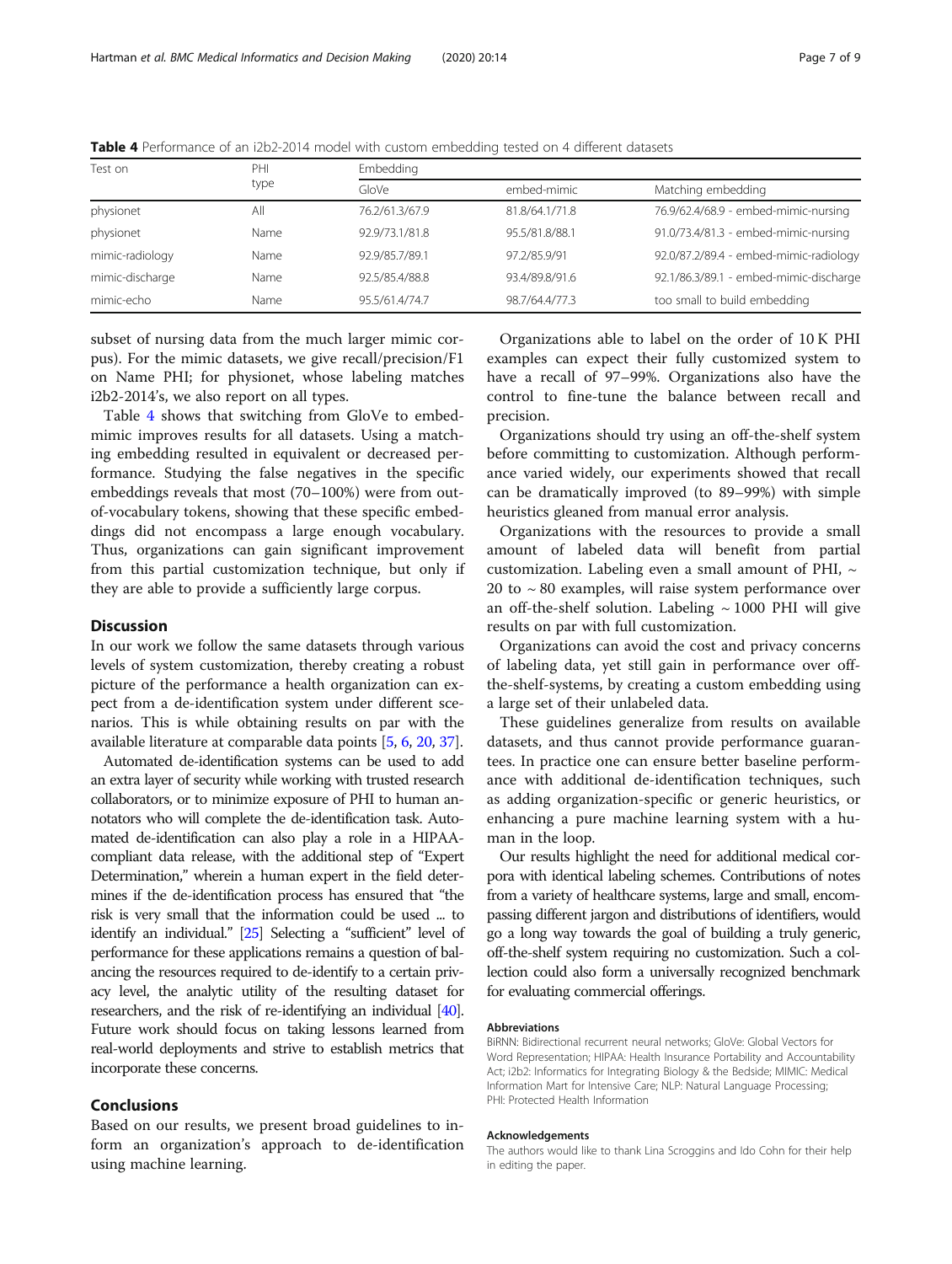#### <span id="page-7-0"></span>Authors' contributions

TH, IL, DV, RA, and GB are the main system contributors. SH and RS conducted the experiments and did the majority of writing. The NLP experts OG and IS helped in experiment design and result analysis. MDH was our clinical consultant, KC, MJP, SE our product advisors, JW our compliance expert, and JD, GC, GB, AH, YM provided the research leadership. All authors approved the final version.

#### Funding

The study was funded by Google, LLC. The design of the study, collection, analysis, interpretation of data, and writing of the manuscript were all performed by Google employees.

#### Availability of data and materials

The datasets supporting the conclusions of this article are available in the i2b2 repository, <https://doi.org/10.1197/jamia.M2444>, and the MIMIC-III Clinical Database, <https://doi.org/10.13026/C2XW26>. The Physionet Gold Standard corpus and its labeling following the i2b2-2014 guidelines are available at <https://doi.org/10.1161/01.CIR.101.23.e215> and [https://www.kaggle.com/goo](https://www.kaggle.com/google-health/deid-annotations)[gle-health/deid-annotations](https://www.kaggle.com/google-health/deid-annotations) respectively. Code is available at [https://github.](https://github.com/google/NeuroNER-CSPMC) [com/google/NeuroNER-CSPMC.](https://github.com/google/NeuroNER-CSPMC)

#### Ethics approval and consent to participate

Formal approval was obtained from each respective dataset owner.

#### Consent for publication

Not Applicable.

#### Competing interests

The authors are employed by Google, LLC and own equity in Alphabet, Inc.

#### Author details

<sup>1</sup>Google Research, Google LLC, 1600 Amphitheatre Parkway, Mountain View, CA, USA. <sup>2</sup>Palo Alto, CA, USA.

#### Received: 11 March 2019 Accepted: 14 January 2020 Published online: 30 January 2020

#### References

- 1. Chen X, Xie H, Wang FL, Liu Z, Xu J, Hao T. A bibliometric analysis of natural language processing in medical research. BMC Med Inform Decis Mak. 2018; 18(Suppl 1):14.
- 2. PubMed search conducted 23 April 2018 using the following URL [https://](https://www.ncbi.nlm.nih.gov/pubmed/?term=%22free+text%22+OR+%22unstructured+text%22) [www.ncbi.nlm.nih.gov/pubmed/?term=%22free+text%22+OR+%22](https://www.ncbi.nlm.nih.gov/pubmed/?term=%22free+text%22+OR+%22unstructured+text%22) [unstructured+text%22](https://www.ncbi.nlm.nih.gov/pubmed/?term=%22free+text%22+OR+%22unstructured+text%22) showed 89 results in 2007 and 460 results in 2018.
- 3. Névéol A, Zweigenbaum P. Clinical natural language processing in 2014: foundational methods supporting efficient healthcare. Yearb Med Inform. 2015;10(1):194–8.
- 4. Meystre SM, Ferrández Ó, Friedlin FJ, South BR, Shen S, Samore MH. Text de-identification for privacy protection: a study of its impact on clinical text information content. J Biomed Inform. 2014;50:142–50.
- 5. Dernoncourt F, Lee JY, Uzuner O, Szolovits P. De-identification of patient notes with recurrent neural networks. J Am Med Inform Assoc. 2017;24(3): 596–606.
- 6. Liu Z, Tang B, Wang X, Chen Q. De-identification of clinical notes via recurrent neural network and conditional random field. J Biomed Inform. 2017;75S:S34–42.
- 7. Neamatullah I, Douglass MM, Lehman L-WH, et al. Automated deidentification of free-text medical records. BMC Med Inform Decis Mak. 2008;8:32.
- 8. Kushida CA, Nichols DA, Jadrnicek R, Miller R, Walsh JK, Griffin K. Strategies for de-identification and anonymization of electronic health record data for use in multicenter research studies. Med Care. 2012;50(Suppl):S82–S101.
- Stubbs A, Kotfila C, Uzuner Ö. Automated systems for the de-identification of longitudinal clinical narratives: overview of 2014 i2b2/UTHealth shared task track 1. J Biomed Inform. 2015;58(Suppl):S11–9.
- 10. Sweeney L. Replacing personally-identifying information in medical records, the Scrub system. In Proceedings of the AMIA annual fall symposium 1996. American Medical Informatics Association. Washington, DC: Hanley & Belfus, Inc; 2016. p. 333
- 11. Gupta D, Saul M, Gilbertson J. Evaluation of a deidentification (De-id) software engine to share pathology reports and clinical documents for research. Am J Clin Pathol. 2004;121(2):176–86.
- 12. Szarvas G, Farkas R, Kocsor A. A multilingual named entity recognition system using boosting and c4. 5 decision tree learning algorithms. In International Conference on Discovery Science 2006 Oct 7. Berlin: Springer; 2006. p. 267–278.
- 13. Guo Y, Gaizauskas R, Roberts I, Demetriou G, Hepple M. Identifying personal health information using support vector machines. In i2b2 workshop on challenges in natural language processing for clinical data 2006 Nov 10. p. 10–11.
- 14. Uzuner O, Sibanda TC, Luo Y, Szolovits P. A de-identifier for medical discharge summaries. Artif Intell Med. 2008;42(1):13–35.
- 15. Hara K. Others. Applying a SVM based chunker and a text classifier to the deid challenge. In: i2b2 Workshop on Challenges in Natural Language Processing for Clinical Data; 2006. p. 10–1.
- 16. Yogarajan V, Mayo M, Pfahringer B. A survey of automatic de-identification of longitudinal clinical narratives. arXiv [csAI]. 2018; <http://arxiv.org/abs/1810.06765>.
- 17. Li K, Chai Y, Zhao H, Nan X, Zhao Y. Learning to Recognize Protected Health Information in Electronic Health Records with Recurrent Neural Network. In Natural Language Understanding and Intelligent Applications 2016 Dec 2. Champ: Springer; 2016. p. 575–582.
- 18. Lee H-J, Wu Y, Zhang Y, Xu J, Xu H, Roberts K. A hybrid approach to automatic de-identification of psychiatric notes. J Biomed Inform. 2017;75S:S19–27.
- 19. Kayaalp M. Modes of De-identification. AMIA Annu Symp Proc. 2017;2017:1044–50.
- 20. Lee JY, Dernoncourt F, Szolovits P. Transfer Learning for Named-Entity Recognition with Neural Networks. In: Proceedings of the Eleventh International Conference on Language Resources and Evaluation, LREC 2018, Miyazaki, Japan, May 7-12; 2018. [http://www.lrec-conf.org/](http://www.lrec-conf.org/proceedings/lrec2018/pdf/878.pdf) [proceedings/lrec2018/pdf/878.pdf.](http://www.lrec-conf.org/proceedings/lrec2018/pdf/878.pdf)
- 21. Lee H-J, Zhang Y, Roberts K, Xu H. Leveraging existing corpora for deidentification of psychiatric notes using domain adaptation. AMIA Annu Symp Proc. 2017;2017:1070–9.
- 22. Kim Y, Riloff E, Hurdle JF. A study of concept extraction across different types of clinical notes. AMIA Annu Symp Proc. 2015;2015:737–46.
- 23. Newman-Griffis D, Zirikly A. Embedding Transfer for Low-Resource Medical Named Entity Recognition: A Case Study on Patient Mobility. In: Proceedings of the BioNLP 2018 Workshop, Melbourne, Australia, July 19; 2018. p. 1–11.
- 24. Rosenbaum PR, Rubin DB. The Central Role of the Propensity Score in Observational Studies for Causal Effects; 1982.
- 25. Guidance Regarding Methods for De-identification of Protected Health Information in Accordance with the Health Insurance Portability and Accountability Act (HIPAA) Privacy Rule. US Department of Health & Human Services: Health Information Privacy. [https://www.hhs.gov/hipaa/for](https://www.hhs.gov/hipaa/for-professionals/privacy/special-topics/de-identification/index.html)[professionals/privacy/special-topics/de-identification/index.html.](https://www.hhs.gov/hipaa/for-professionals/privacy/special-topics/de-identification/index.html) Accessed September 5, 2019.
- 26. Uzuner O, Luo Y, Szolovits P. Evaluating the state-of-the-art in automatic deidentification. J Am Med Inform Assoc. 2007;14(5):550–63.
- 27. Amber Stubbs OU. Annotating longitudinal clinical narratives for deidentification: the 2014 i2b2/UTHealth Corpus. J Biomed Inform. 2015; 58(Suppl):S20.
- 28. Goldberger AL, Amaral LAN, Glass L, et al. PhysioBank, PhysioToolkit, and PhysioNet: components of a new research resource for complex physiologic signals. Circulation. 2000;101(23):e215–20.
- 29. Johnson AEW, Pollard TJ, Shen L, et al. MIMIC-III, a freely accessible critical care database. Sci Data. 2016;3. [https://doi.org/10.1038/sdata.2016.35.](https://doi.org/10.1038/sdata.2016.35)
- 30. Yadav V, Sharp R, Bethard S. Deep Affix Features Improve Neural Named Entity Recognizers. In: Proceedings of the Seventh Joint Conference on Lexical and Computational Semantics; 2018. [https://doi.org/10.18653/v1/s18-2021.](https://doi.org/10.18653/v1/s18-2021)
- 31. Dernoncourt F, Lee JY, Szolovits P. NeuroNER: an easy-to-use program for named-entity recognition based on neural networks. In: Proceedings of the 2017 Conference on Empirical Methods in Natural Language Processing: System Demonstrations; 2017. [https://doi.org/10.18653/v1/d17-2017.](https://doi.org/10.18653/v1/d17-2017)
- 32. Pennington J, Socher R, Manning C. Glove: Global Vectors for Word Representation. In: Proceedings of the 2014 Conference on Empirical Methods in Natural Language Processing (EMNLP); 2014. [https://doi.org/10.](https://doi.org/10.3115/v1/d14-1162) [3115/v1/d14-1162](https://doi.org/10.3115/v1/d14-1162).
- 33. Duchi J, Hazan E, Singer Y. Adaptive subgradient methods for online learning and stochastic optimization. J Mach Learn Res. 2011;12(Jul):2121–59.
- 34. EET E, Schain M, Mackey A, Gordon A, Saurous RA, Elidan G. Scalable Learning of Non-Decomposable Objectives. In: Proceedings of the 20th International Conference on Artificial Intelligence and Statistics (AISTATS); 2017.